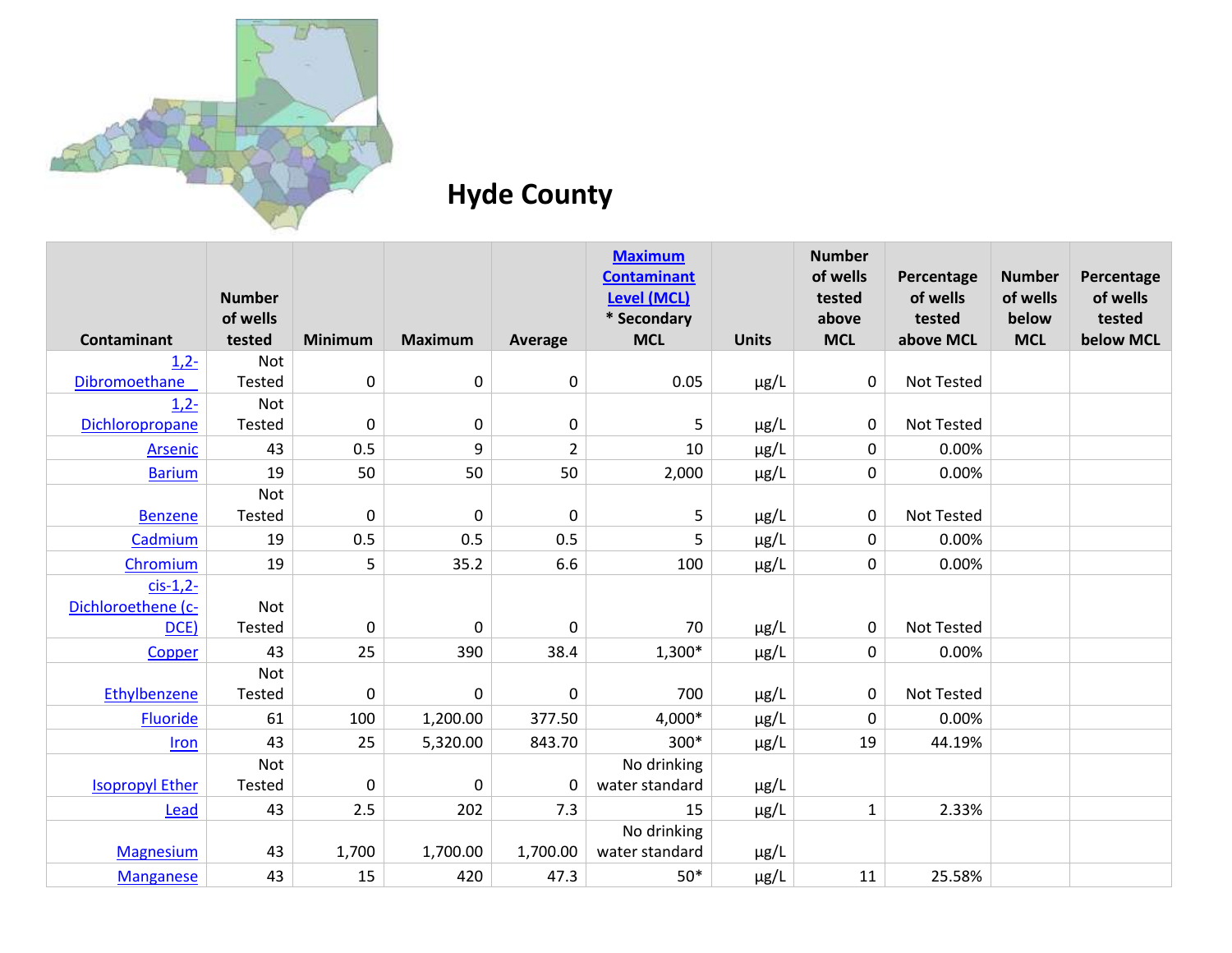|                            | <b>Number</b>      |                |                |           | <b>Maximum</b><br><b>Contaminant</b><br><b>Level (MCL)</b> |              | <b>Number</b><br>of wells<br>tested | Percentage<br>of wells | <b>Number</b><br>of wells | Percentage<br>of wells |
|----------------------------|--------------------|----------------|----------------|-----------|------------------------------------------------------------|--------------|-------------------------------------|------------------------|---------------------------|------------------------|
| <b>Contaminant</b>         | of wells<br>tested | <b>Minimum</b> | <b>Maximum</b> | Average   | * Secondary<br><b>MCL</b>                                  | <b>Units</b> | above<br><b>MCL</b>                 | tested<br>above MCL    | below<br><b>MCL</b>       | tested<br>below MCL    |
| <b>Mercury</b>             | 15                 | 0.3            | 2.5            | 0.4       | $\overline{2}$                                             | $\mu$ g/L    | $\mathbf{1}$                        | 6.67%                  |                           |                        |
|                            |                    |                |                |           | $20*$                                                      |              |                                     |                        |                           |                        |
|                            |                    |                |                |           | (recommended                                               |              |                                     |                        |                           |                        |
| <b>Methyl tertiary</b>     | Not                |                |                |           | taste and odor                                             |              |                                     |                        |                           |                        |
| butyl ether (MTBE)         | Tested             | $\mathbf 0$    | $\pmb{0}$      | $\pmb{0}$ | threshold)                                                 | $\mu$ g/L    | $\mathbf 0$                         | <b>Not Tested</b>      |                           |                        |
| <b>Nitrate</b>             | 21                 | 500            | 500            | 500       | 10,000                                                     | $\mu$ g/L    | $\mathbf 0$                         | 0.00%                  |                           |                        |
| <b>Nitrite</b>             | 21                 | 50             | 50             | 50        | 1,000                                                      | $\mu$ g/L    | $\mathbf 0$                         | 0.00%                  |                           |                        |
|                            |                    |                |                |           |                                                            | standard     |                                     |                        |                           |                        |
| pH                         | 43                 | $\overline{7}$ | 8.4            | 7.77      | $6.5 - 8.5*$                                               | units        | $\pmb{0}$                           | 0.00%                  | $\pmb{0}$                 | 0.00%                  |
| Selenium                   | 19                 | 0.3            | 2.5            | 2.4       | 50                                                         | $\mu$ g/L    | $\mathbf 0$                         | 0.00%                  |                           |                        |
| <b>Silver</b>              | 19                 | 25             | 25             | 25        | $100*$                                                     | $\mu$ g/L    | $\mathbf 0$                         | 0.00%                  |                           |                        |
|                            |                    |                |                |           | No drinking                                                |              |                                     |                        |                           |                        |
| Sodium                     | 14                 | 3,000          | 68,000.00      | 10,107.10 | water standard                                             | $\mu$ g/L    |                                     |                        |                           |                        |
| Tetrachloroethylene        | Not                |                |                |           |                                                            |              |                                     |                        |                           |                        |
| (PCE)                      | Tested             | $\pmb{0}$      | $\pmb{0}$      | $\pmb{0}$ | 5                                                          | $\mu$ g/L    | 0                                   | <b>Not Tested</b>      |                           |                        |
|                            | Not                |                |                |           |                                                            |              |                                     |                        |                           |                        |
| <b>Toluene</b>             | Tested             | $\mathbf 0$    | 0              | $\pmb{0}$ | 1,000                                                      | $\mu$ g/L    | $\mathbf 0$                         | <b>Not Tested</b>      |                           |                        |
| $trans-1,2-$               |                    |                |                |           |                                                            |              |                                     |                        |                           |                        |
| Dichloroethene (t-<br>DCE) | Not<br>Tested      | $\mathbf 0$    | 0              | $\pmb{0}$ | 100                                                        |              | 0                                   | Not Tested             |                           |                        |
| Trichloroethylene          | Not                |                |                |           |                                                            | $\mu$ g/L    |                                     |                        |                           |                        |
| (TCE)                      | Tested             | $\pmb{0}$      | $\pmb{0}$      | $\pmb{0}$ | 5                                                          | $\mu$ g/L    | $\mathbf 0$                         | <b>Not Tested</b>      |                           |                        |
|                            | Not                |                |                |           |                                                            |              |                                     |                        |                           |                        |
| <b>Vinyl chloride</b>      | Tested             | $\pmb{0}$      | $\pmb{0}$      | $\pmb{0}$ | $\overline{2}$                                             | $\mu$ g/L    | 0                                   | <b>Not Tested</b>      |                           |                        |
|                            | Not                |                |                |           |                                                            |              |                                     |                        |                           |                        |
| <b>Xylenes (Total)</b>     | Tested             | 0              | 0              | 0         | 10,000                                                     | $\mu$ g/L    | 0                                   | <b>Not Tested</b>      |                           |                        |
| <b>Zinc</b>                | 43                 | 25             | 220            | 43.8      | $5,000*$                                                   | $\mu$ g/L    | $\mathbf 0$                         | 0.00%                  |                           |                        |

\* **Secondary MCL**: Secondary contaminants may cause cosmetic effects (such as skin or tooth discoloration) or aesthetic effects (such as taste, odor, or color) in drinking water.<sup>8</sup>The **Secondary Maximum Contaminant Level (SMCL)** is a non-enforceable standard for secondary contaminants in drinking water. SMCLs may be based upon a contaminant's likelihood to cause changes to the taste, odor, or color of drinking water, or, may be based on the likelihood of the contaminant to cause technical changes such as damage to water fixtures or an increased availability of other contaminants in drinking water.<sup>8</sup>